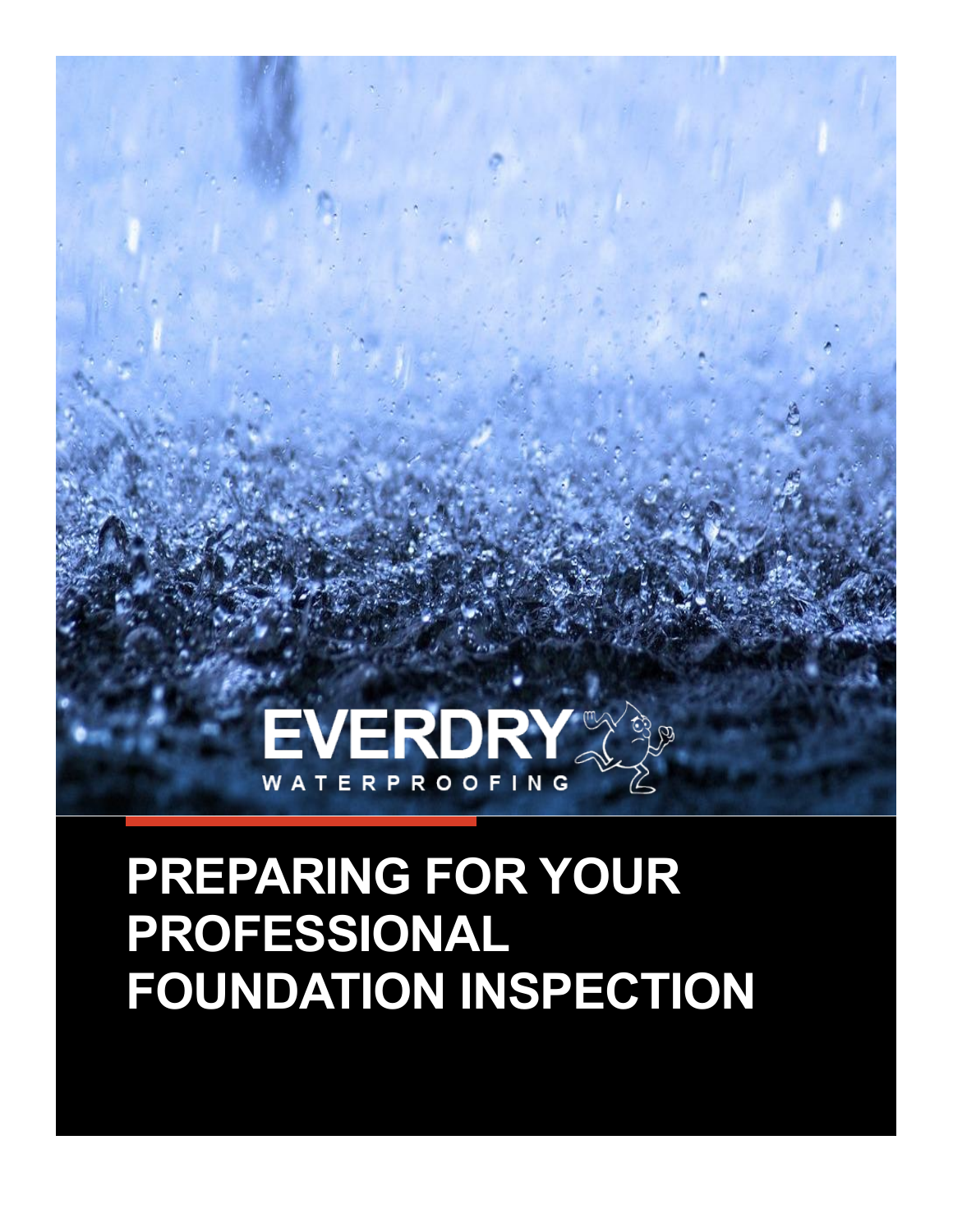

## **INTRODUCTION**

Please take a few minutes to review this material in preparation for your upcoming foundation inspection by an Everdry professional inspector. Our goal is to provide you with a complete and comprehensive inspection and report about your property. The enclosed information will help prepare you for the types of information our inspector will require, the types of questions you should ask and what to expect during our time together. Thank you for contacting us!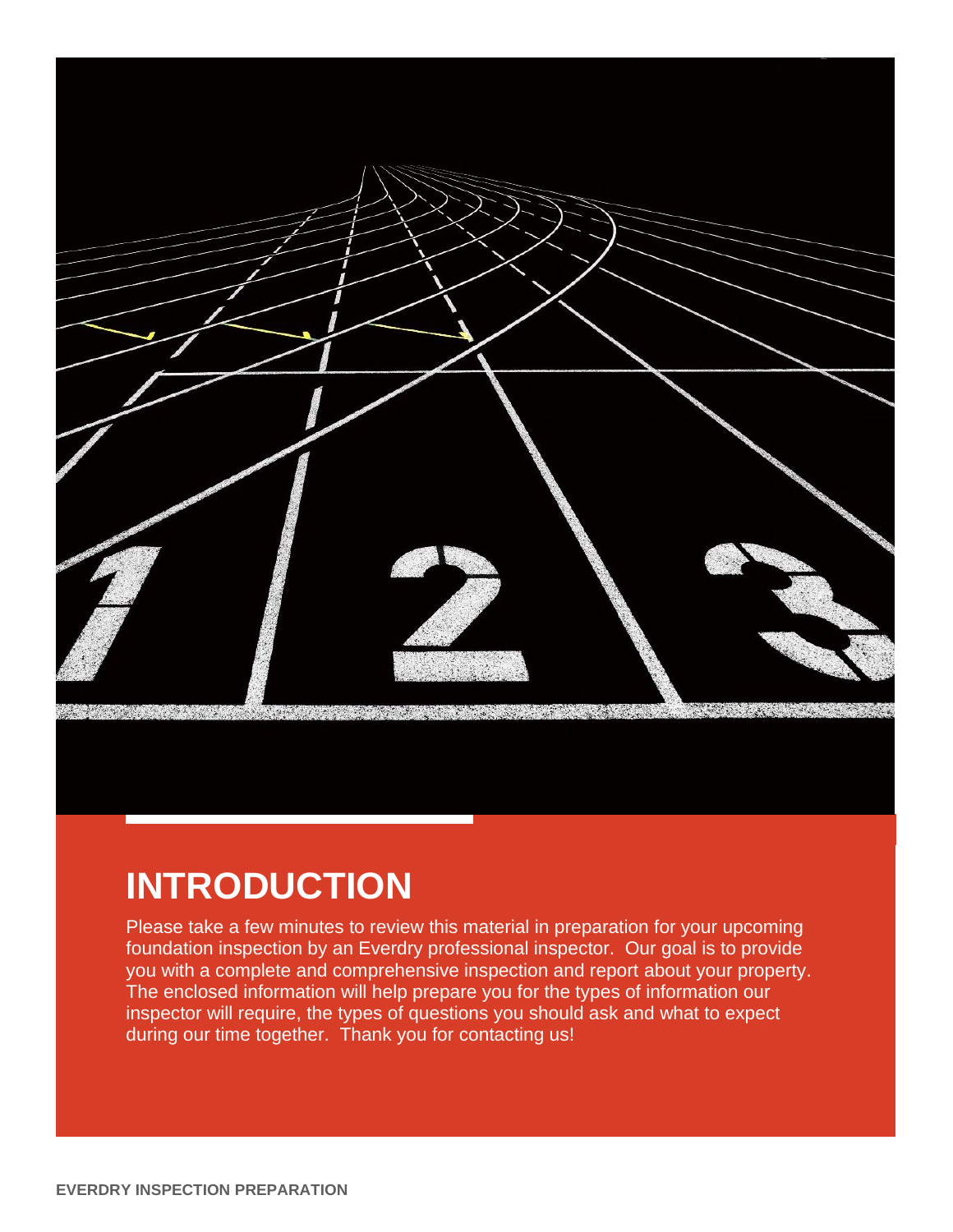# **WHAT TO EXPECT**

## **ON TIME**

Your time is valuable and that's important to us. We endeavor to schedule your appointment as quickly as possible after your initial contact with us. Our inspector will arrive on time (we will contact you if something unforeseen will make our inspector more than 10 minutes late).

## **INITIAL INTERVIEW**

There are many different types of foundation issues, and not all waterproofing solutions are the same. Our inspector will conduct a brief interview with you prior to inspecting the foundation. These questions are designed to help our inspector learn about your home, its history and whatever issues you may be facing.

## **FOUNDATION INSPECTION**

Our professional inspector will conduct a thorough inspection of your problem area and your overall foundation, inside and outside. During this inspection, we will be making observations, taking photos, using various diagnostic tools and asking further questions based upon existing conditions and evidence of prior issues.

## **AIR QUALITY ASSESSMENT**

We will also conduct an air quality assessment utilizing precision equipment from a third-party professional indoor air quality testing firm. Indoor air quality is often adversely affected by conditions present in the basement, and often overlooked.

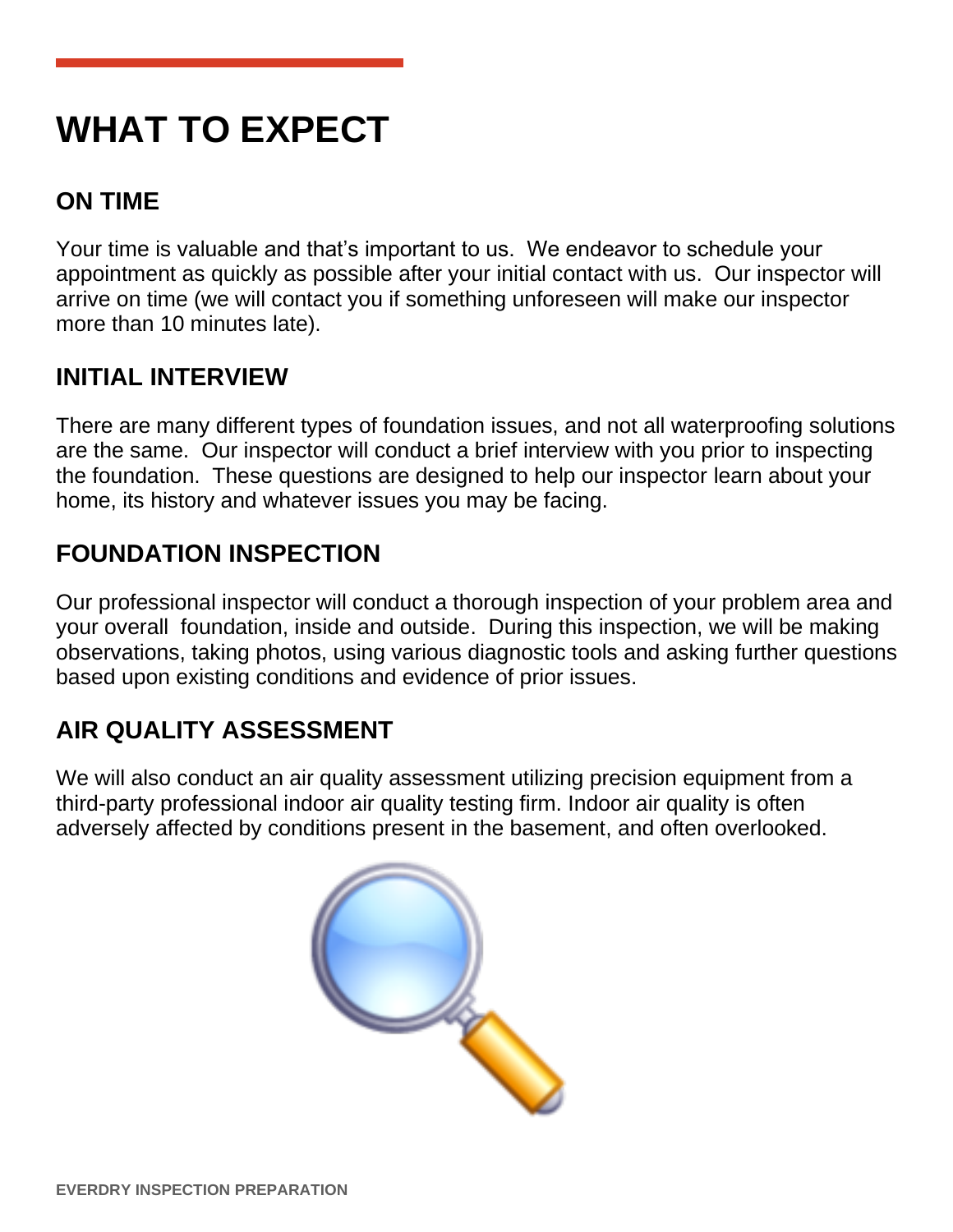# **COMPREHENSIVE WRITTEN REPORT**

Once our professional inspection is complete, we will review our findings with you. This report consists of three sections:

### **WRITTEN INSPECTION REPORT**

Our inspector will completely review any issues we uncover concerning your basement and foundation.

- $\checkmark$  Basement and foundation issues, both internal and external complete with on-site photographs and professional assessments and tips.
- $\checkmark$  Indoor air quality including analysis and assessment of indoor air conditions in your home.

### **PROFESSIONAL REMEDIATION OPTIONS**

If requested, we will provide you with appropriate options available to remediate any existing issues.

















### Excavation

Total excavation consists of digg<br>down to the footer level, replaci<br>with gravel and backfilling with s

### **Interior System**

With this method of waterproofin<br>side of the basement. The floor<br>s installed and surrounded by gr<br>lischarges the water.

### Multi-Step System

thod includes v

th  $\alpha$ 

### **Inspection Report Air Quality Report Remediation Options**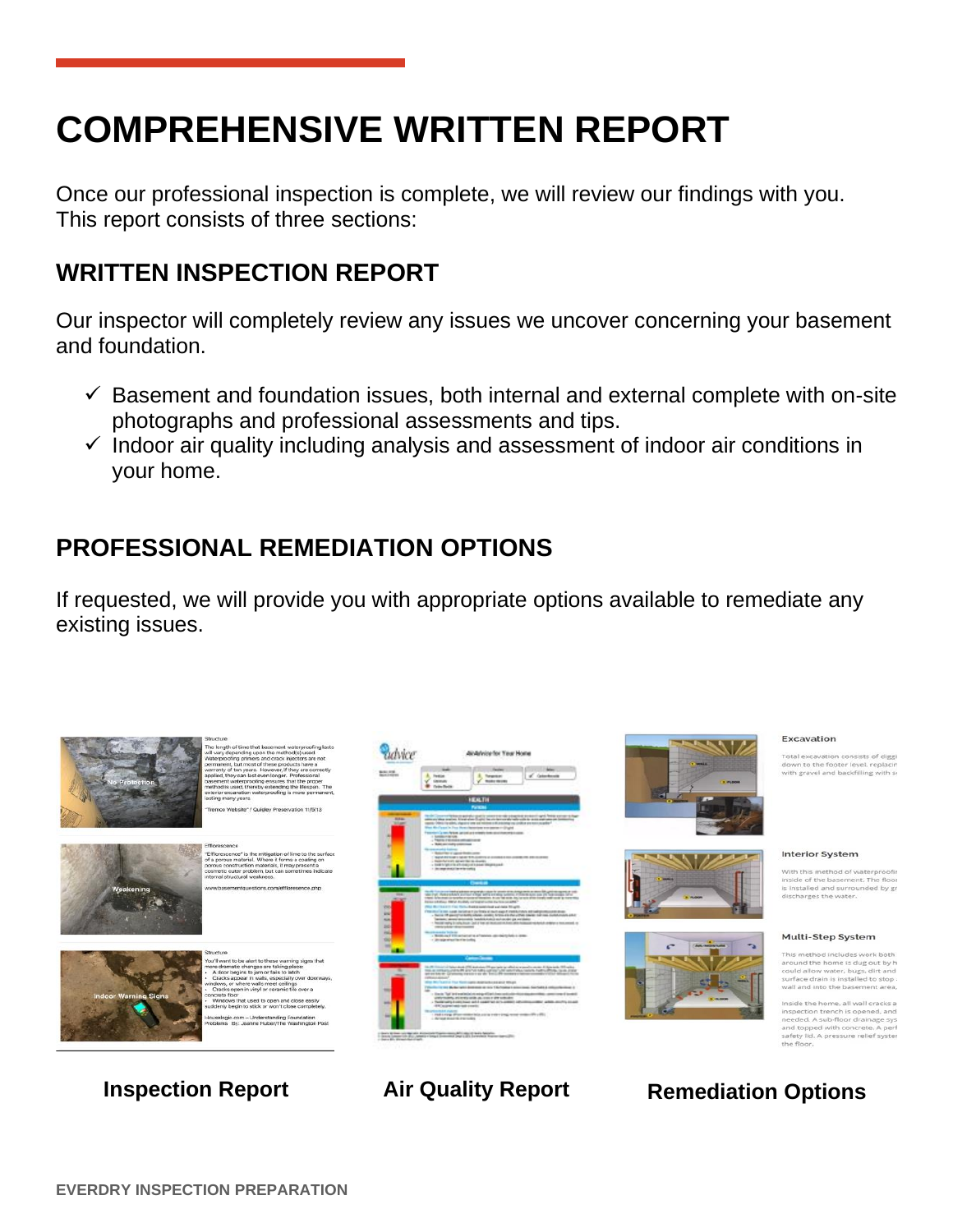There are both obvious and not-so-obvious signs of moisture issues in your basement. Obvious signs are things like puddles on the floor, moisture or damp spots on the walls and peeling paint to name just a few. Odors, white powder, mildew and mold can be a little more difficult to detect. Even less obvious can be things like bowing walls, cracking and spalling – all still dangerous and important to detect and correct.

A damp or wet foundation can actually weaken or erode the structural integrity of your home. So it's no surprise then, that a damp or wet basement can decrease the value of your home by 15%, 20% or even more over time. Left unchecked, a damp or wet basement can even lead to health hazards like mold, high particle counts and elevated CO2 levels – all dangerous in their own ways.

Tools will rust, furniture will be destroyed, appliances like washers and dryers suddenly stop working and your furnace can spread what's in the basement upward to other levels of your home – all undetected by you until it's too late. Water against an electrical panel or switch or outlet boxes is dangerous, with devastating results if the wrong conditions exist. And most importantly, wet wood in the basement in the form of beams and supports can be damaged or ruined by rampant dry rot, or even termites – all because of unchecked moisture lurking in the basement.

## **Why is basement waterproofing and foundation repair important?**

Your home is likely the single largest investment you will ever make. Wet or damp conditions in the basement can undermine that investment. Your basement is often the largest room in your house. When dry, it can be a great play space, more living space, a laundry space or just dry storage. Add moisture or water to the equation and suddenly damage to your things – or to you or you loved ones becomes not only possible, but maybe even likely.

There is ONE CONSTANT with basements – they don't fix or heal themselves. The problems can be FIXED, or they can GET WORSE. At the end of the day, water damage can and will cause rapid and in many cases severe deterioration to your foundation, and ultimately your entire home., Early detection and remediation are the key, before problems get worse and major repairs or remediation is necessary. A methodical, deliberate approach to the detection and repair of moisture or water problems in your home can mean the difference between solving the issues for the life of the home, or potentially future devastating costs or health issues if problems are left unresolved.

Identifying or understanding the cause of moisture or water damage in your home can be difficult for the average homeowner. Certain kinds of problems can be extremely difficult to detect, others can be particularly difficult to treat. Why leave the fate of your largest investment in the hands of an amateur, or worse?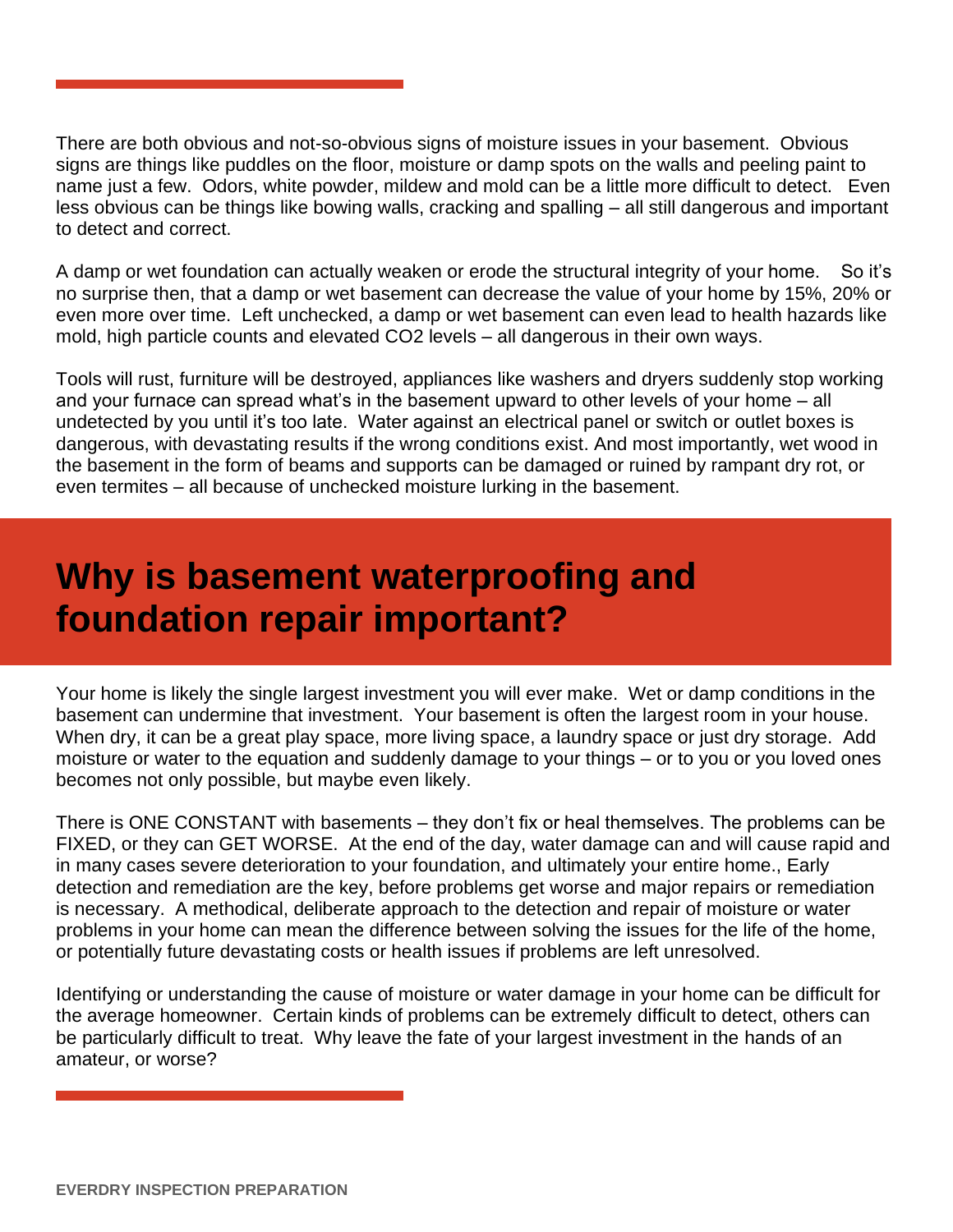## **QUESTIONS TO ASK WHEN SELECTING THE RIGHT WATERPROOFING CONTRACTOR**

| <b>Question to Ask</b>                                                    | EverDry     | Others | Comments                                                                                                                      |
|---------------------------------------------------------------------------|-------------|--------|-------------------------------------------------------------------------------------------------------------------------------|
| How long have you been in business in<br>Pittsburgh?                      | $35+$ years |        | We are backed by a national<br>company that has been in<br>business over 40 years.                                            |
| Do you specialize in only foundation repair<br>and waterproofing?         |             |        | We don't do driveways or finish<br>basements; we specialize in one<br>thing and focus only on it.                             |
| Are all employees W2 employees, i.e. no<br>subcontractors?                |             |        | Many companies use sub-<br>contractors and temporary<br>(summer) labor - not Everdry.                                         |
| Are you a licensed contractor by the State of<br>Pennsylvania?            |             |        | Don't be fooled - ask for proof.                                                                                              |
| Are you and your employees ensured?                                       |             |        | Many companies are not<br>insured; under-insured or their<br>insurance has expired. Ask for<br>proof.                         |
| Do you provide free inspections with a<br>comprehensive written report?   |             |        | Most companies just "eyeball"<br>your work or offer either a<br>verbal report. Don't fall for just<br>unsubstantiated "facts" |
| Do you provide a free air quality evaluation<br>and report?               |             |        | Everdry is the only company<br>concerned enough about your<br>air quality to provide this<br>service to you, free of charge.  |
| Do you provide a written, binding estimate?                               |             |        | Our pricing doesn't change.                                                                                                   |
| Do you provide a written contract explaining<br>the work to be completed? |             |        | Most companies just write<br>down the price of the project<br>and not the scope.                                              |
| Is your price guaranteed?                                                 |             |        | When unexpected or extra work<br>arises with others - you often<br>pay more, not with Everdry.                                |
| Do you offer multiple financing options?                                  |             |        | We offer multiple financing<br>options - we can find one to fit<br>most homeowners needs.                                     |
| Do you provide patented solutions?                                        |             |        | Other companies don't have<br>their own patents; they may use<br>products or methods patented<br>by others, if at all!        |